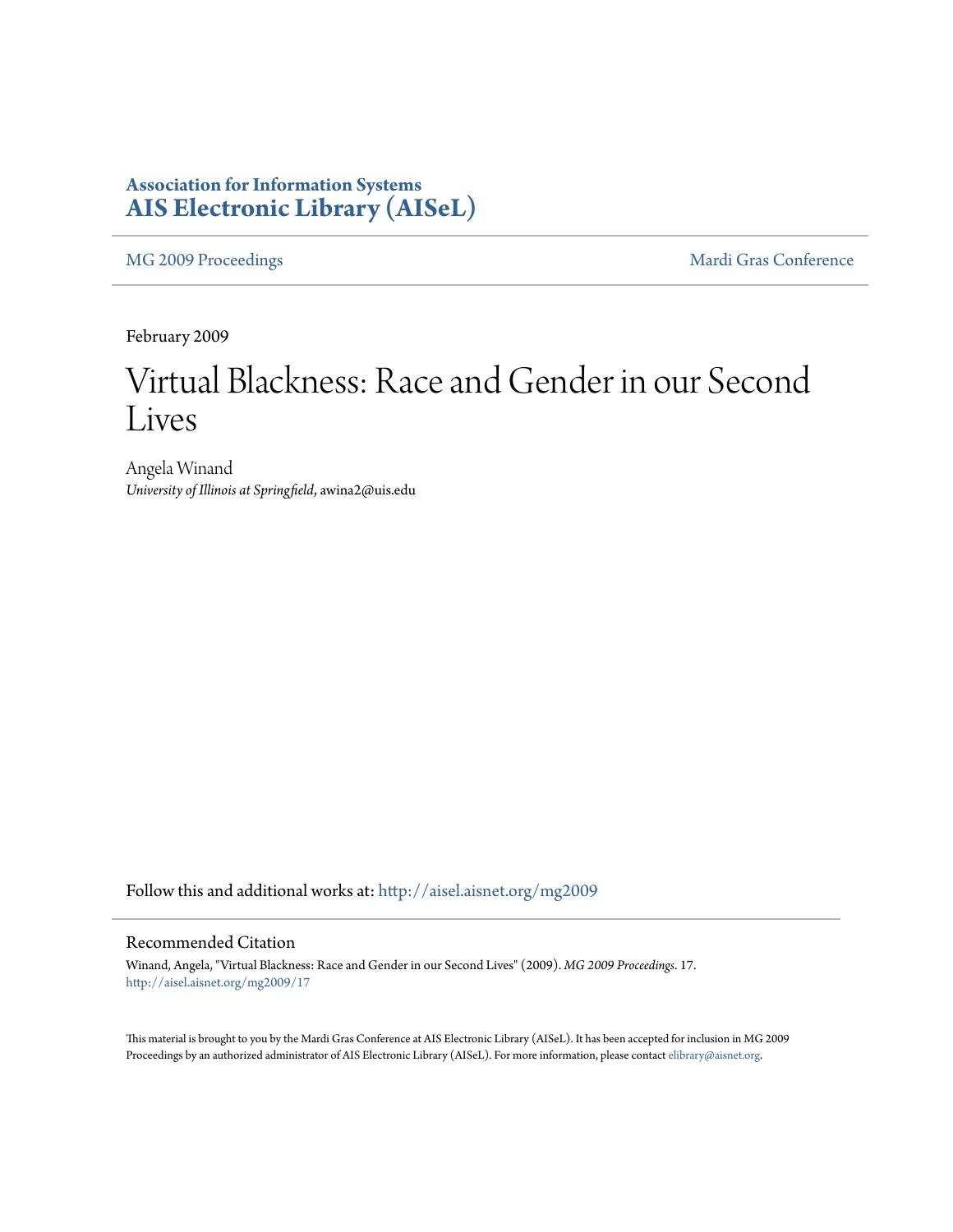## **Virtual Blackness: Race and Gender in our Second Lives**

**Angela M. Winand**  African American Studies University of Illinois at Springfield One University Plaza, MS UHB 3038 Springfield, 1L 62703-5704 (217)206-8331 Fax: (217)206-6217 awina2@,uis.edu

#### **ABSTRACT**

In writing about African American/African Diasporic presence in Second Life (SL), I want to highlight the contributions that black people make as creative forces in SL, as builders and designers, as event hosts and as entrepreneurs. In these roles, black residents help to make this virtual world an appealing environment for residents of African descent who want to socialize and collaborate with others of similar backgrounds, and it also helps to make SL a culturally diverse and truly international place. I want to examine how black culture is being represented and experienced in SL.

#### **KEYWORDS**

race, gender, Second Life, African American, African Diaspora

#### **INTRODUCTION**

Beginning as a dancer, and transitioning to DJing, managing her own club and now buying and selling land within Second Life (SL), with her real-life (RL) husband's blessing and support (his avatar is named Caesar Wright), resident Lashey Lovell has developed an extensive network of contacts and invested a great deal of money and time to establish an active presence in SL. Their next project is a video production company with the goal of representing SL and its residents and activities in the larger internet and to SLTV with YouTube videos, and considering how many black people she is acquainted with who also have entrepreneurial desires they want to fulfill in this virtual world, her success with the latest venture can only help increase African American presence here. The development of Lovell's various entrepreneurial roles represents a fairly typical path for those who come to SL with the idea of making money, and while my interests as a professor of African American Studies have little to do with money, Lashey's story, and the experiences of other black women in virtual worlds raise some very interesting issues about representing race, and constructing culture and identity.

#### **INITIAL QUESTIONS**

What activities are black women engaged in within SL, and what is the significance of their choices to present themselves as black and female in an environment where radically or frequently changing appearance or switching genders is not simply possible, but also encouraged? What have their personal and professional experiences been like; how have they been impacted by their insistence on representing different aspects of black culture? How have their entrepreneurial achievements also been impacted by racism or by (inaccurate) perceptions of racial difference? What would they like to see Linden Labs, the developers of Second Life, do with respect to the problem of racist language and abuse in world, and in the absence of any effective policy being established, how do they handle (have they handled) such incidents and encounters? What are their future goals in SL, for their businesses as well as for personal or cultural activities? And what impact might these future plans have for the future of both virtual worlds and the wider culture in which they exist? To begin to explore these questions, 1 have conducted interviews with a few SL residents who in RL are black women, and I plan to continue this work to be able to write a larger story about the impact of virtual worlds on constructions of self as I share my reflections on that collective experience. I have also been thinking a great deal about the impact my participation in SL has had on my own sense of identity.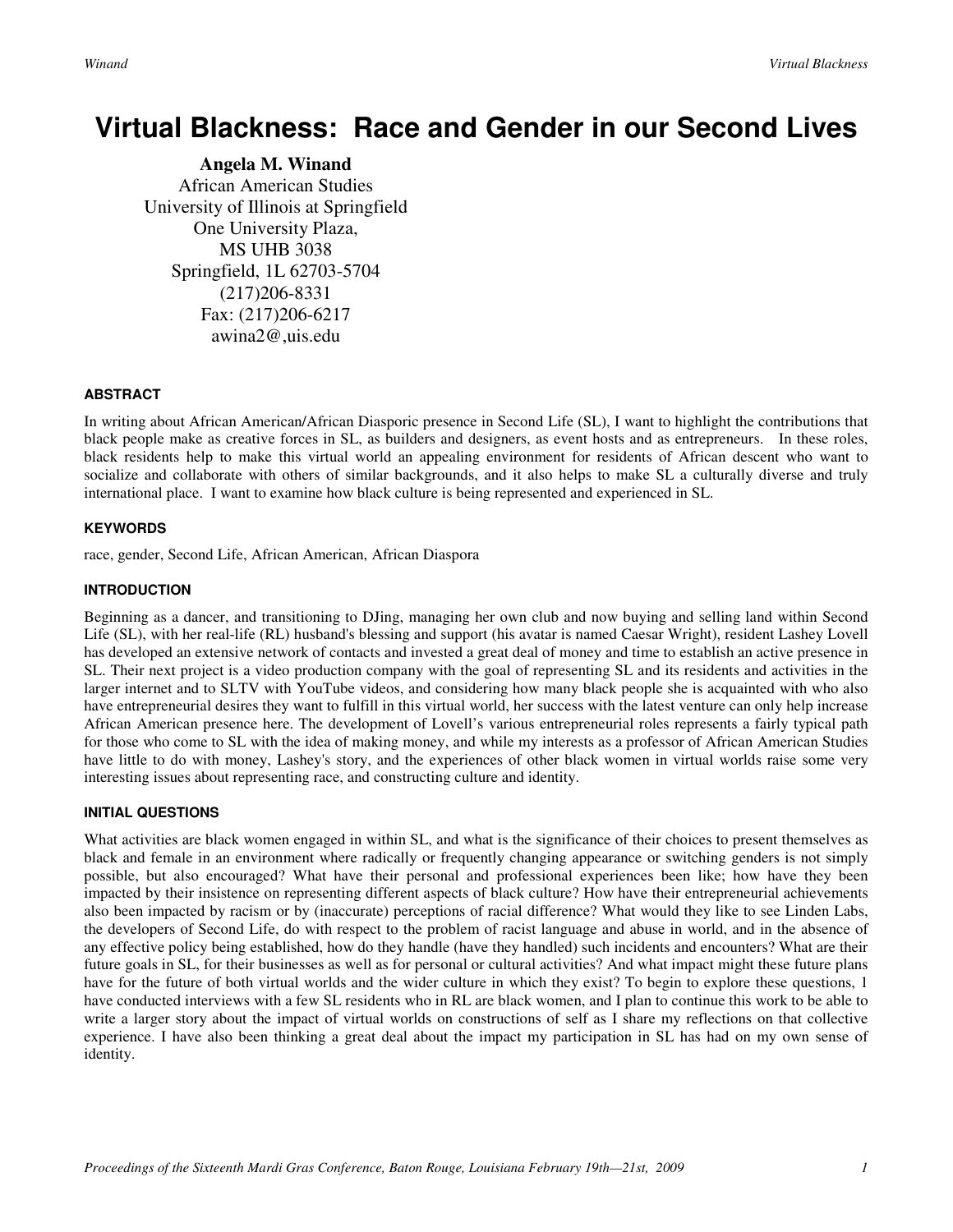What functions does SL serve for me as a black female academic? Although I entered SL in the summer of 2007 in preparation for using the virtual world in the classroom during the fall 2007 semester for a first-year honors course with identity as its theme, I have found that the majority of the time I have spent in-world has been devoted to exploring my own construction of identity in some very playful, but still quite intellectually challenging ways. With this paper, I am trying to bridge the gaps between the highly entertaining forms of self-expression I have enjoyed in world, and the interests it holds for my professional life. In addition to trying to manage these competing demands on my time in a satisfying way, I am also increasingly committed to using SL to enhance learning for and interactions with students.

#### **COMING TO SECOND LIFE**

In-world, I use the avatar (AV) I created in June of 2007, CleoPatra Guyot, as an identity that I use both for entertainment and education. Cleo is a member of a number of fashion groups and musicians' fan clubs, but she also belongs to the group of builders from my institution, as well as the alumni group from my graduate institution. She has in her inventory a wardrobe that is appropriate for attending virtual conferences and meetings with other scholars in world; but she also has accumulated an extensive collection of high-fashion items conducive to attending the formal dances, art gallery openings and live concerts that are also quite popular here. She has non-professional friends on her list that she talks to just about every day, as well as an ever-expanding group of fellow educators sharing their own ideas about and experiences on virtual islands such as EdTech Island, NOAA Virtual Islands in SciLands, or MIT, as well as the Second Life in Education (SLED) list.

As a new resident of SL, you quickly learn that your inventory of clothing, hair, skin, furniture and other objects goes a long way in defining who you are and enhancing your identity. Probably the most important items that your inventory contains are your clothing and body parts that define your appearance, as well as the gestures and animations that facilitate your movements. For example, hair that is worn as a style, including facial hair, is something that must be purchased or created by a resident separately as an aspect of avatar appearance, along with body shape, height and proportions; designer "skins" are also available for purchase, and they add a significant element of avatar appearance, not only by representing a choice of skin tone, but also because of the way that they are shaded to create the illusion of dimensions. Skins present the form of musculature, and they can also be designed with tattoos or 2-D piercings, as well as "makeup," which defines the facial features of female avatars to appear as if they have applied blush or lipstick or eyeshadow, but also applies as a term to allow male avatars to choose the shape and thickness of their eyebrows, and to define other facial features, including the shape and density of the very fashionable shadow created by the unshaved beard. Skins are why all the guys in SL have great abs and can change or add tattoos as often as they might want; shapes give the women in SL as much (or as little) chest or hips as they would like. Eye color can be changed at will into a range of colors not found in nature, but often favored by elves, fairies and vampires. Gestures and animations allow your avatar to move and to pose the body and the face; you can smile or laugh or frown, appear puzzled or disgusted, stick out your tongue or scream in fright, and you can choose how to walk, to run, to dance, or to sit, among other actions and motions. I should also make you aware that the newbie AV in SL comes into the world like Ken and Barbie, unable to engage in sexually explicit activity until some concerned and well-meaning older and experienced resident guides them to the stores where genitals can be tested and purchased.

Since one can change appearance freely, limited only by the imagination of the designer or builder and the amount of Linden dollars in one's pocket, it is not surprising that some residents choose to be an elf one day, and a cartoon character the next; SL contains a number of subcultures built around non-human or anthropomorphic creatures. In addition to the abovementioned elves and vampires there are furries and tinies, all of whom form their own social communities. Also, SL residents often swap their RL genders for the opposite in SL, and though the statistical evidence for this digital transsexuality is not definitive, it does seem to be a significant aspect of the immersive universe. Likewise, racial passing is a possibility that some in SL explore. Historically in the US, some women and men of African descent with phenotypes that could be interpreted as being white used those physical features to function in racially segregated social spaces as having the privilege of white identity. While some did this on a temporary basis, perhaps to gain access to public performance spaces such as concert halls or movie theaters for individual events, others made the switch permanently to gain access to jobs and housing that other black people were denied. One question that occurred to me as I began to explore SL was whether or not some black RL residents might take advantage of the relative ease in changing appearance to engage in a version of racial passing by creating an appearance for their AVs that would be interpreted as white, and therefore, as part of the mainstream, "normal," identity that they would not otherwise be able to experience.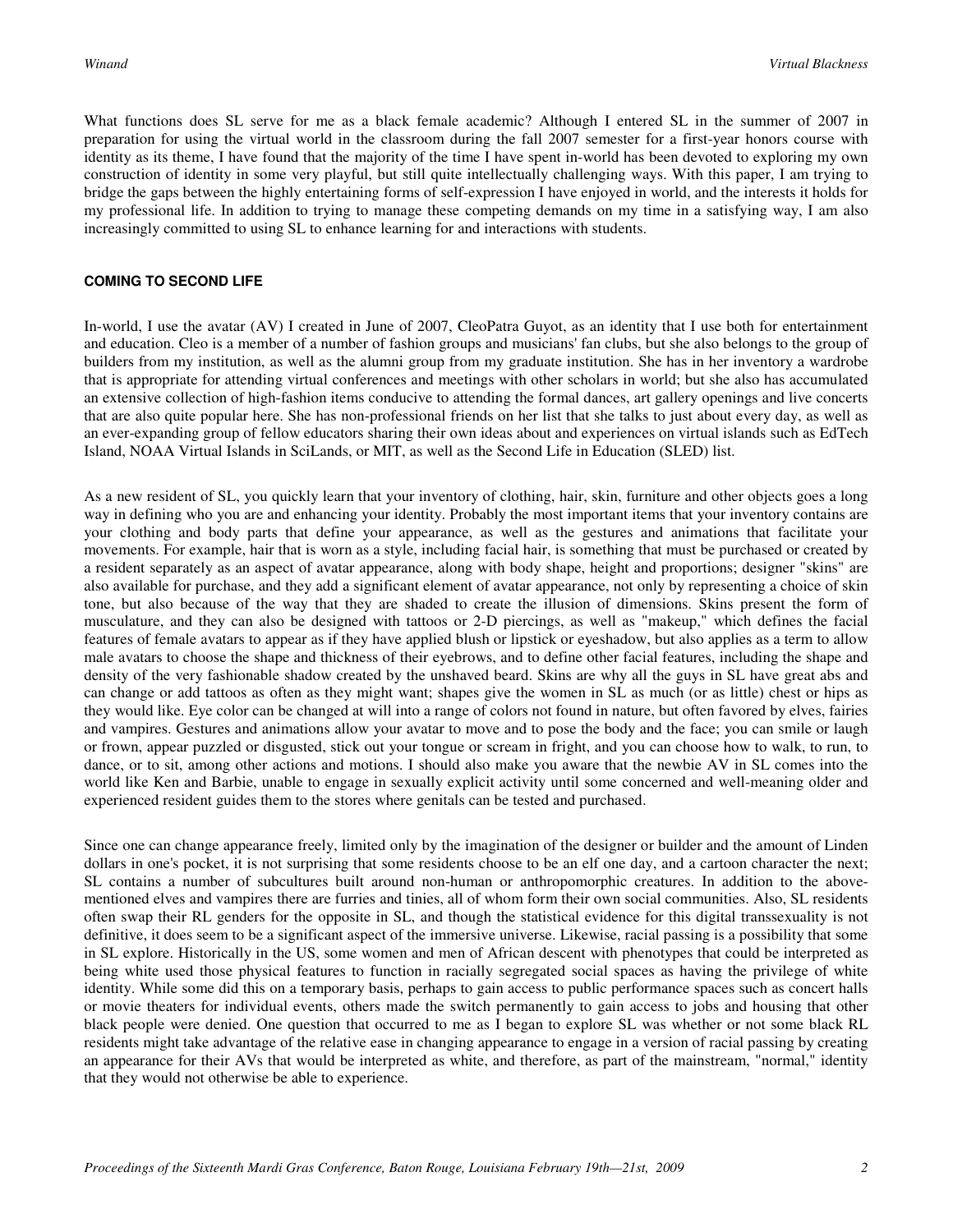When I first created CleoPatra, the idea of not being female or not being black never occurred; some of this of course is due to the expectation of using her to represent myself with students with whom I would also be developing relationships in the real world, so I wanted there to be coherence between the person they would be meeting in SL and the teacher who they would be working with in RL. As I have become increasingly involved in building different and sometimes overlapping social networks in world, the question of creating a new identity, as a male, or as a female of a different ethnicity (or even nationality) has had very little appeal. When considering why this is so, I find that 1 have truly developed an empathy with Cleo, and an attraction to this alternative version of myself, one that is much more outgoing than I am in RL (and much better dressed). Yet it must be the teacher in me that persists in taking the time to type words in full when chatting with others; I find myself reluctant to use many of the texting-influenced abbreviations that are typical of communication in SL, preferring to say what I need to say clearly (it does help to be able to actually type with all ten fingers, rather than being someone who pecks at the keyboard), so this is certainly one of the ways in which Cleo reflects my real-world persona. I use the literacy skills I have already developed in my years of education to stand out from the mainstream of those who don't care very much about spelling and grammar, or who don't have a very well-developed vocabulary. Having a pretty healthy and somewhat wry sense of humor has also been a quite effective aspect of Cleo's identity in a virtual reality in terms of building relationships with others, and as the weeks began to pass, and I became both more comfortable manipulating my AV and more interested in knowing more virtual reality and exploring its possibilities for enhancing my experiences, I also started to wonder whether being identified clearly as an African American woman here could even become an asset for me in my social networks.

Initially, Cleo did not meet many other black AVs, male or female, and it was also somewhat of a challenge to find skin and hair that would give her the appearance I wanted so that she would not look like a white girl with a really deep tan. I hoped to solve the first problem by joining some of the organized groups in SL that identified themselves as cultivating and supporting black residents; I solved the second by searching the Second Life website for residents and scanning its many recommendations of fashion designers, including skin designers, to discover some of its in-world fashion publications (such as *Second Style* and *Prim Perfect*) and also some of its popular fashion blogs out-of-world. Once I put together an appearance that I liked, and just started logging on regularly to search for interesting events related to arts and culture, or places with music 1 liked and people having conversations that held my attention, I found that I stood out in the crowd somewhat for not being blond and buxom. Although I have read a number of blogs describing female AVs constantly being unsubtly approached by male AVs for virtual sex, I have to admit that I have been rather fortunate to not have this be my defining experience. I must also admit that, until I began doing some interviews with other black women in about their experiences as research for this paper, I did not have many female AVs on my friends' list at all, let alone other black female AVs. 1 suppose I had quickly decided to test the efficacy of SL as a social space for me as a single female in RL by approaching male AVs selectively for conversation, and in doing so, fairly quickly seemed to build a friends' list with mostly males on it, and mostly white males. It seemed to me that if such a large number of social spaces were built as clubs for dancing, that 1 might as well approach whoever was there to dance that was not already paired off with someone, but that who ever I approached had to have something about them that was of interest to me in RL that I could talk about. This was where the resident profiles in the people search feature in SL became useful. Just as I added a comment in my profile about my New Orleans hometown still needing help in the aftermath of Katrina, I looked in other people's profiles to see what groups they belonged to, or if they had written something interesting about their SL identity. An acquaintance who is among the friends 1 regularly talk to is an engineer in RL; originally, I approached him because I saw his AVs last name was Pontchartrain (as in the Lake I grew up in walking distance from), and wanted to know if he was connected to New Orleans in any way. It turned out that he wasn't, but that one question led to a conversation, and that in turn has led to countless others.

Once I discovered how easy it was to approach others in SL, I was encouraged to be much more outgoing than I typically am in RL; there was a sense of safety in SL provided by its anonymity that also helped me not take the potential for rejection seriously, instead adding an element of *fun* and playfulness that encouraged flirtation, but also required me to set some ground rules for my conduct. The main rule I set for myself was to respect already established SL couples or marriages. Again, my experience in this may be atypical, but one evening, I instant messaged (IM) a male AV 1 saw at a dance club just because I thought he was cute; having pulled up his profile, I read that he credited his wife for making his SL and his RL so meaningful and enjoyable, so my IM became something like, "Tell your wife she's a lucky girl to have a sweet and cute husband like you!" It actually felt good to be able to acknowledge and genuinely compliment a RL couple enjoying SL together, and to offer some encouragement to the committed husband, and then continue with my evening, enjoying the music and dancing. Given what I had begun seeing as the dominant media representation of SL as a place where obsessed residents were destroying their RL relationships by neglecting their spouses or significant others, it seemed even more important to show respect and admiration for partnerships, rather than actively seeking to disrupt them. And although I had also read blog entries concerning problems with abusive language or behavior by some residents targeting other residents, it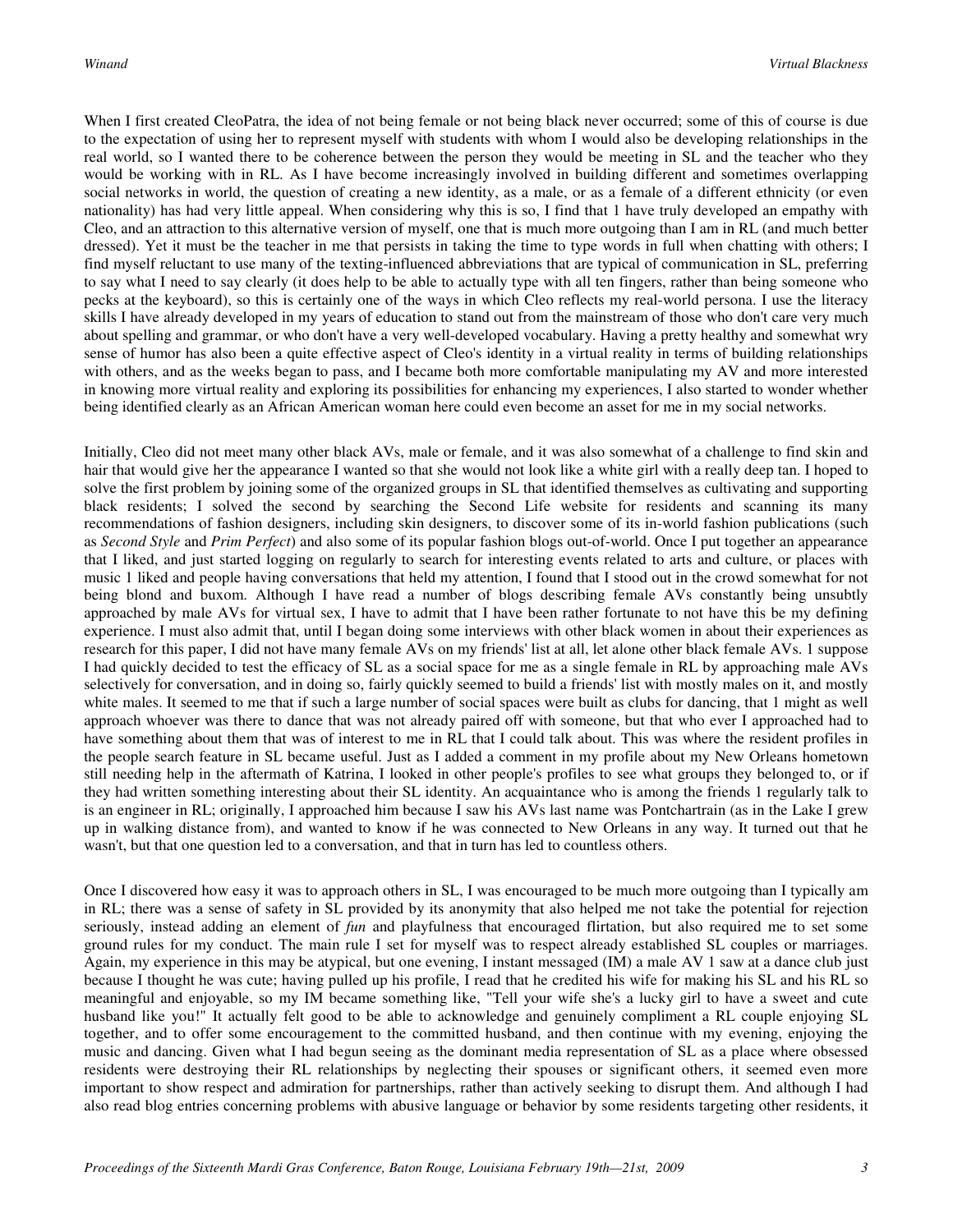was clear to me that being an easy-going and friendly resident was much more rewarding than being what some of the abusers and hackers are typically referred to, as a griefer.

As this brief overview of my initiation into and early experiences with SL shows, although I introduced this discussion in terms of a process of creating an identity by referring to my avatar in the third person, throughout most of this summary, I moved back and forth between talking about Cleo's appearance and activities, and talking about myself in first person, to the point where I am more easily talking about "me" and "I", rather than Cleo as "she". Cleo is nearly two years old in SL, and over the course of these many months, the ways that my identity in SL and my RL identity converge has become something I have spent a great deal of time thinking about. In a recent blog post, Steven Warburton identifies a step in the process of avatar creation and identity as the threshold of care, the "fuzzy" point at which we

begin to feel an emotional pull towards our virtual self and yes, we start to **care** about our avatar. Our creation has become an entity, even a personality, in its own right. How does this happen and how is this possible? The clearest way of understanding this process is one that touches mainly, though not exclusively, on the concepts of social and cultural capital: the building of friendships and connections; becoming part of a community; purchasing artifacts that increase our avatar's aesthetic appeal; a variety of other cultural exchanges and physical engagements that can be as simple as building ones own in-world residence and holding a house warming party.

However fuzzy this turning point may be, anecdotal experience in SL suggests strongly that for those who invest the time necessary to learn to manipulate an avatar and various accessories and other objects in SL also make an investment in the identity (or identities) created as a result of that learning process. Metrics of the SL population indicate that female AVs spend more time in-world than male ones, and the social roles that are accepted in our society as feminine behaviors or female activities—making social connections, dressing to be aesthetically pleasing—are exactly the activities that count most in the play that is SL. And the possibilities that come with anonymity, such as the ease of gender switching, allows the RL male to express tender feelings and make emotional connections that are not as easy to make according to the expected social roles for men in RL.

As a virtual world, SL offers new forms of cultural experience, requiring new ways of looking at identity and dealing with subjectivity—what we feel and think and perceive, what we value and enjoy, what we fear and desire. It is a place where one can meet people from any country in the world, in real time, and with few of the socially constructed barriers associated with RL. Although language differences exist that can potentially be a barrier, and differences in time zones can make it a challenge to meet some people regularly, and the hardware required to access and use SL can be expensive for some, I would say that I still find the openness and friendliness of all the geeks and nerds, merchants and clothing designers and musicians, one of its defining virtues, as well as an aspect of virtual reality that one might want to emulate in RL. So far, my experience in SL tells me that being understood and appreciated in all our human aspects is possible. It is akin to a spiritual journey, as through my avatar, I have been able to explore aspects of identity that I have not previously or fully explored in RL, to meet people I would not ever have had contact otherwise in RL, and reflect on the meaning of both the self-exploration and the relationships I have developed. In this way, it is almost as if through CleoPatra, Angela has been reborn.

Self-knowledge that comes through having new experiences, enlightenment that comes from understanding your relationship to others, are greatly enhanced in virtual worlds because the trust that can be established in relationships with others relies on a level of intimacy that is established by sharing our private thoughts and fantasies. Interaction in a virtual environment allows a level of self-disclosure similar to that of previous versions of text-based chat rooms in that its users do feel more at ease sharing thoughts and emotions that they would not otherwise share with people who are considered acquaintances in RL, and this ease of sharing also seems to rely heavily on the ability to talk with SL friends much more frequently than with RL friends, even ones that ordinarily might be considered close friends, not just because of the level of intimacy, but also because of the regularity of those conversations in SL. It is much easier to talk to SL friends daily, even many times a day, just by logging on, when in RL, we must juggle schedules and responsibilities to carve out time for a regular dinner time with family members, or time to visit with friends on a consistent basis.

In a recent article, "Being There Together and the Future of Connected Presence," Ralph Schroeder describes the connectedness of shared virtual environments as an awareness or engagement that is significantly different from that of other new media forms in several ways, and yet argues that this is a psychological experience that resonates with other, more conventional, or more tested forms of social communication (mobile phones, teleconferencing, instant messaging, the landline telephone). The terms that he applies to shared virtual environments (SVEs) like SL, There or Entropia generally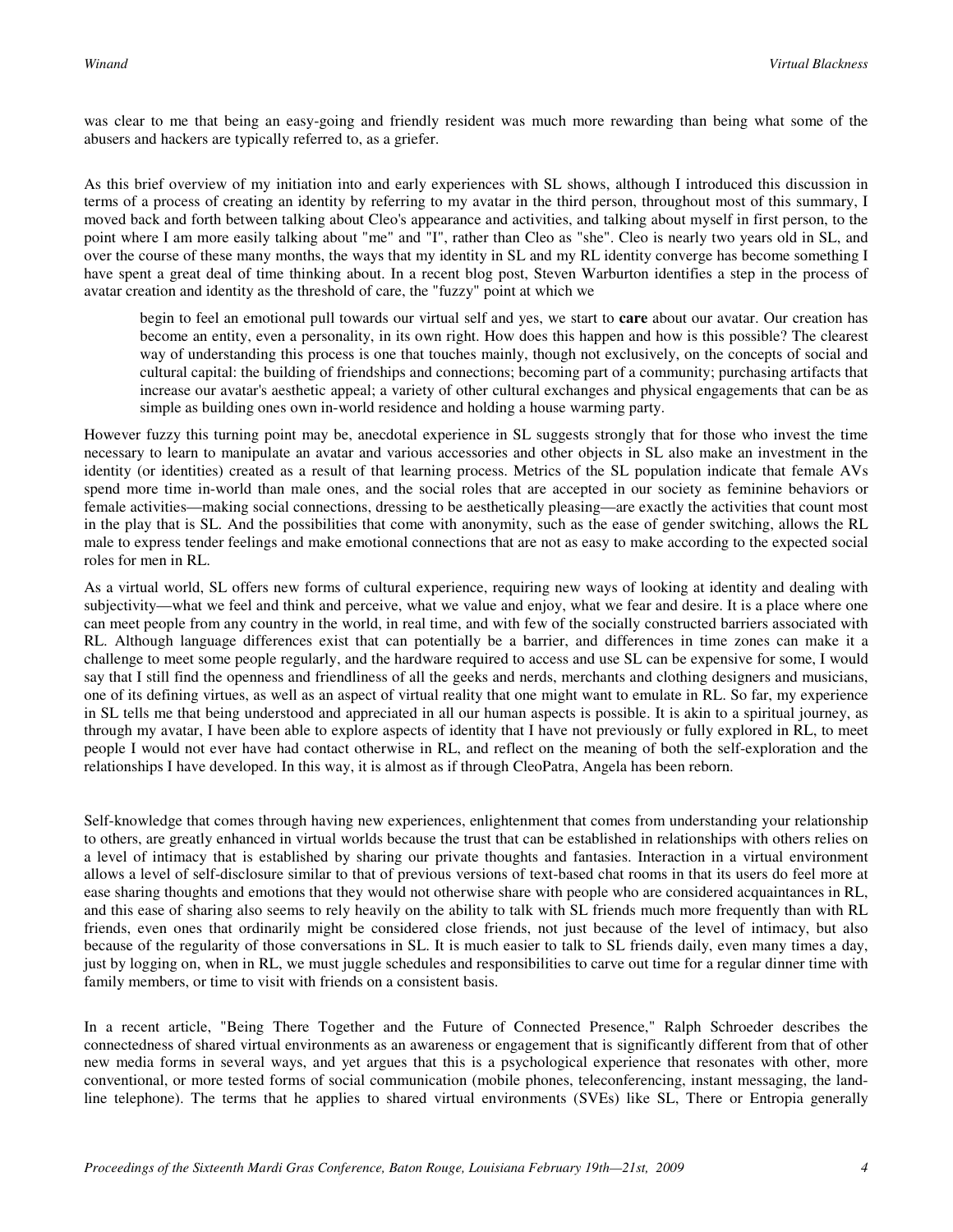describe some of the major aspects of SL that make it attractive to users: the fact that it is an immersive environment, and that in this environment, avatars embody the individual user, or some form of the individual user's identity or personality that they particularly want to emphasize in enacting certain roles within specific scenes, or through interactions with others in that environment.2

Naming and appearance are two of the most important elements of your presentation of self in SL, and these are augmented and enriched by your group affiliations and profile, which anyone who meets you in-world or sees your name can pull up using the search tool. 1 put some thought into creating my name, wanting to choose a first name that would sound somewhat dignified, feminine and sexy without being trashy; I thought that the classical associations attached to the history of Cleopatra as a monarch would work well, and that being able to reclaim an interpretation of that history as being African and diasporic would immediately represent a necessary historical revision to those with the proper awareness, or create a learning opportunity for those needing a new awareness. I decided I wanted a French-sounding last name in recognition of my family heritage in south Louisiana and New Orleans; when I learned that "Cleopatra DeCuir" was taken, I settled on Guyot from the list of names available. I see this as an appropriate extension of some of my RL intellectual pursuits, and 1 complement this naming with group affiliations that include the National Black Arts Festival in SL, and fan groups for a number of jazz and blues-influenced) artists (one of whom makes a point to include zydeco in his sets, and who dresses his AV in denim shirt and jeans, cowboy boots and hat, like many of the dancers in Lafayette and Lake Charles do, so when I see him and hear him, 1 feel at home). In making choices about what to name your avatar, how to dress your avatar, and what you do while in SL, users/players/residents make choices about what personality to project, and though some choices are radically different from those made in RL, often imagined as an escape from RL into something different or forbidden or simply to satisfy a curiosity, RL elements also shine through. I felt it was important personally to identify as black and female to communicate something about my RL persona, and to make pride in New Orleans' cultural distinctiveness my calling card.

#### **MEETING OTHER RESIDENTS**

Long-time resident Eboni Khan is quoted by Wagner James Au in his New World Notes blog entry, "The Freeform Identity Bebop of Eboni Khan," as observing that, in her SL experience, "Race is pretty much a non-issue here. Although when I first started playing, there were very few African-Americans in the game. Now there are plenty. Or plenty pretending." While disapproving of some AVs created, presumably by RL whites, to represent a highly stereotyped version of black male identity—excessive and often incorrect use of black vernacular as a representation of being from the street and being hard, dressing with excessive bling and SL versions of designer kicks, jeans and hoodies, and prim dreadlocks—she goes on to suggest that her AVs identity as a black woman is an expression of having become comfortable in her own skin in RL, accepting her darkness, her features, and her body type. Khan sees her AV as an extension of RL in the sense of allowing her to pursue cultural interests (listening to jazz, hosting SL events such as fashion shows) and to also be very uniquely herself, as she describes it, " a conservative Black female Republican Buddhist," who is proud to be who she is, and doesn't find that even the more controversial or unexpected aspects of her chosen RL identity are a barrier to building meaningful and supportive relationships in SL. Instead, difference (racial and/or cultural) becomes an asset, and along with her fierce intelligence, her professional accomplishments, and her love of sci-fi, contribute in a positive way to making her AV someone that others like Au seek out for friendship.

And being in a virtual world certainly is no barrier to developing friendships that can be profoundly life changing, as another blog entry from Au relates:

Late last November, a woman was sitting in her home office, waiting for her broken computer to be repaired, when the disease that had been wracking her heart took its final toll, and killed her. She was 33.

Days later, a ceremony and vigil was held in-world for her, the mourners in black, their heads bowed, gathered in a ring around a shrine that bore her real life photograph. It depicts a young African-American woman with vivacious eyes and a giant grin, and even if most of the residents who came to mourn didn't know her in that incarnation, they still knew her well enough. On November 24th, a capacity crowd was there to remember the woman that most of them had only known as a slender, sexy brunette, the wittily-named ingenue known as Meltsinyourmouth Steed.<sup>4</sup>

Because of her illness and the physical limitations that it imposed, SL allowed Melts to interact with people without having to be identified as someone with a serious impairment, and instead, to be outgoing, and even a bit of an exhibitionist, despite the fact that she could no longer work or socialize in RL, but was confined to her home. Those who knew Melts and who Au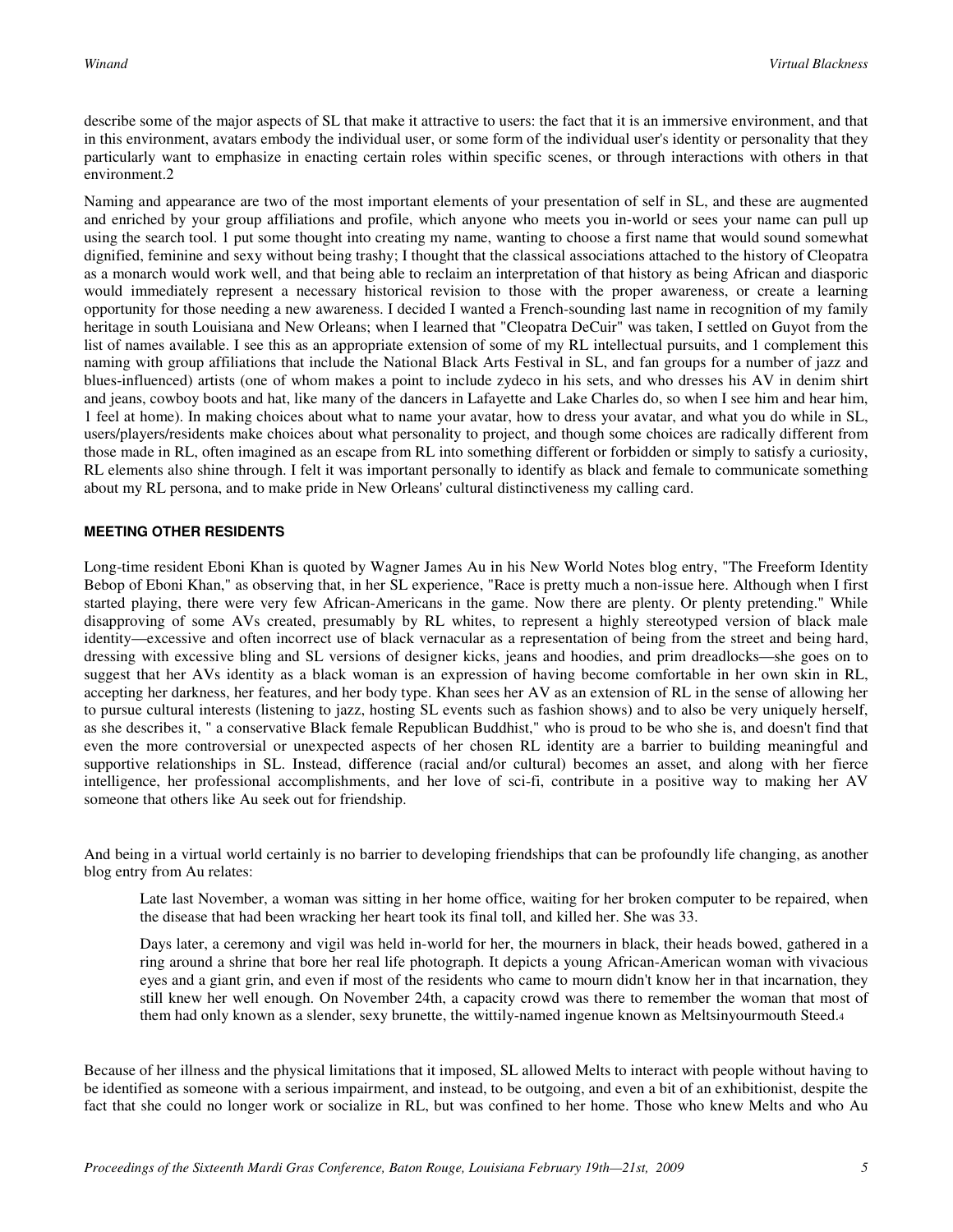interviewed testified to the closeness of their relationships, the knowledge that for them, being able to talk to her was probably even more important than what their friendships did to help Melts through her ordeal.

Just as people have become accustomed to using various Internet support groups to find reassurance of their basic human need for understanding and self-expression, particularly among those coping with conditions that historically were considered stigmatized illnesses, such as AIDS or multiple sclerosis, so they have extended those functions to SL, with the important addition of the avatar as a physical representative that can be designed by the user to represent an ideal of physical attractiveness, and allow those who experience their RL bodies as unattractive to experience the self-esteem that comes from being attractive and having mobility. The authors point out that because of the anxiety and uncertainty they are feeling, patients are highly motivated by social needs to seek out others with the same illness, but prefer to do this on-line when the illness is an embarrassing, disfiguring, or otherwise stigmatized one, because of the anonymity afforded by Internet groups.<sup>5</sup> People with various physical disabilities feel so strongly about the social networks they have developed, and the connections they have been able to make with others, that they use SL even as they must adjust and adapt according to their own narrowing abilities. Furthermore, they continue to use SL even when it does not have many of the accessibility features that would accommodate them.6 Such is the power of SL to bring people together with common physical difference in any form, whether that represented by the actual physical challenges of disabilities, or by the socially constructed difference of race, that these differences need not be a barrier to having real, meaningful and life-changing relationships in SL.

Instead of viewing racial difference as an element of identity with negative connotations or as a barrier to full participation in SL, others of the black women I talked with whose AVs were created as extensions of their RL identities also report that they found new self-confidence and autonomy in the virtual world even as they emphasized their identity as African American women. Nor did their racial identity inhibit their ability to develop social and professional contacts; further, the variety of ways in which these women express themselves and develop their interests have added to the general culture of the virtual world.

Nia Greene has been in SL since 2006, and has clearly experienced success in business and personal relationships. Nia seems to have been particularly able to make and exploit international partnerships, and though her clothing store was not very busy while I was there to interview her, it seems that might be due to the fact that her customer base is primarily European, as well as the fact that the new island she and her partner purchased had just opened. The visual look of the shopping areas that have been completed is very detailed and appealing, with wide open spaces for easy movement in streets from one store to another; the condos under construction also reveal an eye for detail and a desire to stand out from other locations in terms of communicating a feeling of openness and of opulence. Although I will have to try on the outfits 1 bought to be sure that that same eye for detail informs her clothes, which in her ads seem rather simplistic and run-of-the-mill urban casualwear knockoffs, heavy on designer logos, and not much else, but affordable as far as SL goes (around L\$200, some slightly higher). The image that these popular fashions project seems to go along with the LCD of most fashion consumers in SL; they want cheap clothing, and plenty of it, and don't care about many details other than the logos, the tight-body fit on the female AV, and much exposure of skin. These designs are successful in the sense that they sell well and meet a demand for fun and youthful style influences, but as a fashion consumer who prefers more distinctive clothing, I would like to see other black designers enter the field with more detailed and well-constructed designs. Nia does have plans to introduce a new line of clothing soon which I hope will meet this demand.

Shortly after coming to SL, Nia began learning to design clothes, and has transferred those skills to building and designing the locations on Diamond City, which will also include a club, and a headquarters for the radio station that will provide the music stream to her location and others. Her ambition to expand black business presence in SL is ambitious and smart; she has already mentored others looking to start stores of their own, and revealed to me that her RL work as an attorney not only gives her an advantage in setting out her own agenda, but also in advising others coming to SL. She is very outgoing, and was very forthcoming in answering my questions, so I really did appreciate the opportunity to meet her, considering how busy she is. She wore one of her new spring outfits based on the Burberry plaid, a short and top set that exposed a lot of skin and complimented her light creamy skin tone. Her shape also emphasized hips and butt to represent clearly a black woman body type. She talked about also the unexpected difficulties involved in having to establish trusting relationships with potential business partners; I did not get the impression that an awareness of racism was a new thing for her, but that like many of us, we hope that the image of SL as a promising and different place might also mean that progressive-minded people would be there, and function there without prejudice.

But as the possibility of making money often does, people are only willing to extend good will to others until the potential to exploit them financially becomes possible. Wisely, Nia decided to stop renting from a landowner when she and her designing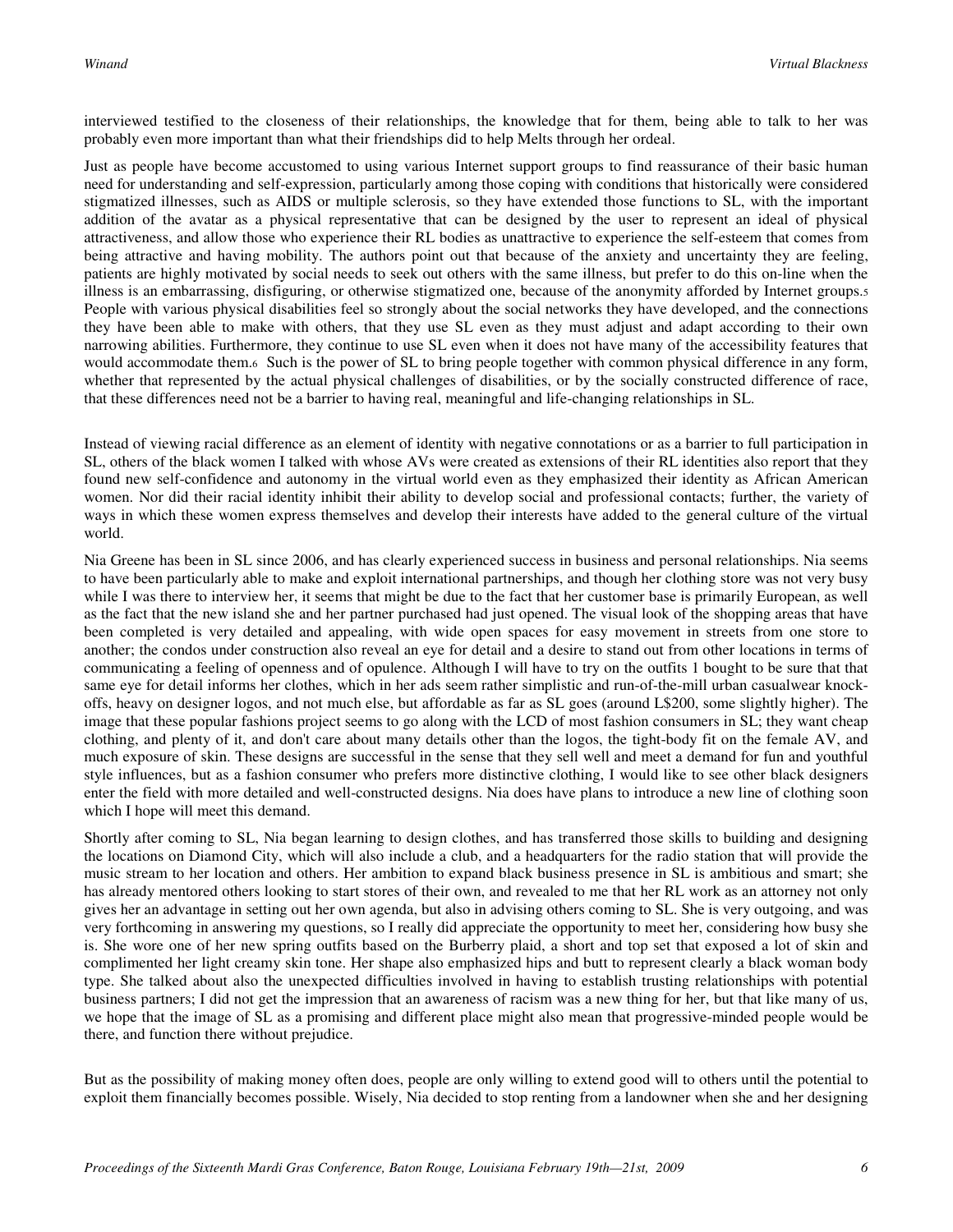partner had accumulated more than enough money to be able to buy their own property, which is what they have done. 1 hope to be able to return to the store to better judge the traffic, and to also evaluate the club and the condos once they are completed.

The look of her store itself was very pleasing, elegant and ornate in a sophisticated way without being overdone, in black and gold, with touches of pink to add a sense of femininity. The music being streamed at the store was definitely rap-oriented for any younger black people or for Europeans overseas for whom the urban image is like catnip, while the music streamed at her home location was much more along the lines of an urban contemporary channel, with a mix of smooth jazz, and new and old R&B. She was also quite disdainful of any black people who would come to SL in another racial or ethnic identity, while being very understanding of the initial misgivings involved in learning how to manipulate SL and in establishing and maintaining relationships. Her home was also very well decorated with tasteful accessories suggesting a sophisticated black urban aesthetic, and the music stream also suggested a confident and mature professional woman completely comfortable with herself, and thoroughly enjoying her SL. She definitely has a healthy and playful sense of humor, and is so serious about the work that she does in SL that she doesn't want to take the time out to plan and purchase the necessities for the SL wedding that her boyfriend wants to have.<sup>7</sup>

Tempest Hennesy is a professional model in SL with a commitment to advancing the representation of black women and other women of color in the profession by training others at EFA and sharing with them the benefit of her connections and experiences. According to Tempest, this primarily entails helping future models be confident in their abilities, and confident that all ranges of blackness can and should be represented and accepted in the industry, especially when it is so important overall as a business opportunity, and is the focus of so much time and attention among residents. As she observes, "Every single event where they can see a poised, black, successful model is yet another opportunity to represent us as a people and as professionals." This strong nationalist awareness is complimented by some of Tempest's other social networks, particularly one centered in her membership in Zulu Nation, and complimentary activities sponsored by that group and held at Hoodstock Cafe. Owned by ZuluKing Dagger, and decorated with prominently placed images of important black historical figures such as Martin Luther King, Josephine Baker, and Josh Gibson, and also pop culture figures such as Michael Jackson, Freddie Prinze, Tupac Shakur, the cafe regularly programs poetry slams and other events to attract politically-minded black residents, while also raising RL funds for charities with direct impact on black communities, such as Water for Life and the MLK Foundation.<sup>8</sup>

While Tempest has seen other black women create AVs for themselves that do not maintain a consistently ethnic appearance, what seems to disturb her more is the tendency among designers seeking models who only want to use black models who fit an extreme, often stereotypical, appearance that relies on extremely dark skin and wearing an Afro, but does not acknowledge the reality that black women live, by reflecting a broader range of skin tones. Further, Tempest accurately problematizes the limited acceptance of some "African" features, particularly an exaggerated emphasis on booty and big lips, by white female AVs to enhance a sexualized image, attached to blond hair and covered by tanned skin; clearly, this issue is an extension of RL dynamics around sex and beauty in contemporary culture, where some aspects of black culture are appropriated and taken out of their original context by whites in order to make themselves more interesting. She regularly helps other residents to patronize designers who make quality skins for people of African descent, and keeps up-to-date with their offerings while also providing frank and effective advice about what products to develop to meet those needs.

1 was again somewhat surprised when 1 met Scarletta Ember in person; from reading her profile and seeing her picture in that profile, I wasn't sure if she was actually a white woman in RL passing as black, or a black woman in RL favoring a white appearance. But in our conversation, she described her AV with its straight hair style and light-tan skin and green eyes as matching her RL appearance, and also identified her current goal as establishing a SL ministry as an extension of her RL involvement with her church home. She offered some very thoughtful reflections on hoping to create a viable social center for black residents in SL to feel that they had a place to go and a chance to build relationships that would help them in RL. She also believes that the presence of an appealing and relatable church community in SL would also help overcome some misgivings among blacks about using the internet as a place of personal disclosure or spiritual expression. Currently, she is learning to build, and has been spending a greater proportion of her time having fun and spending time with her BF, having temporarily put aside her business as a wedding consultant because of the amount of time it was taking her away from this relationship and from RL responsibilities. As a result, it was clear that her more relaxed approach to SL was allowing her to enjoy it more, but also gives her more time to her new goal, one in which her building skills will be valuable. While she hopes to return to the wedding business, she also seemed to have greater hopes for bringing more black relatives and friends from RL to the virtual world in order to facilitate close relationships over a long distance.9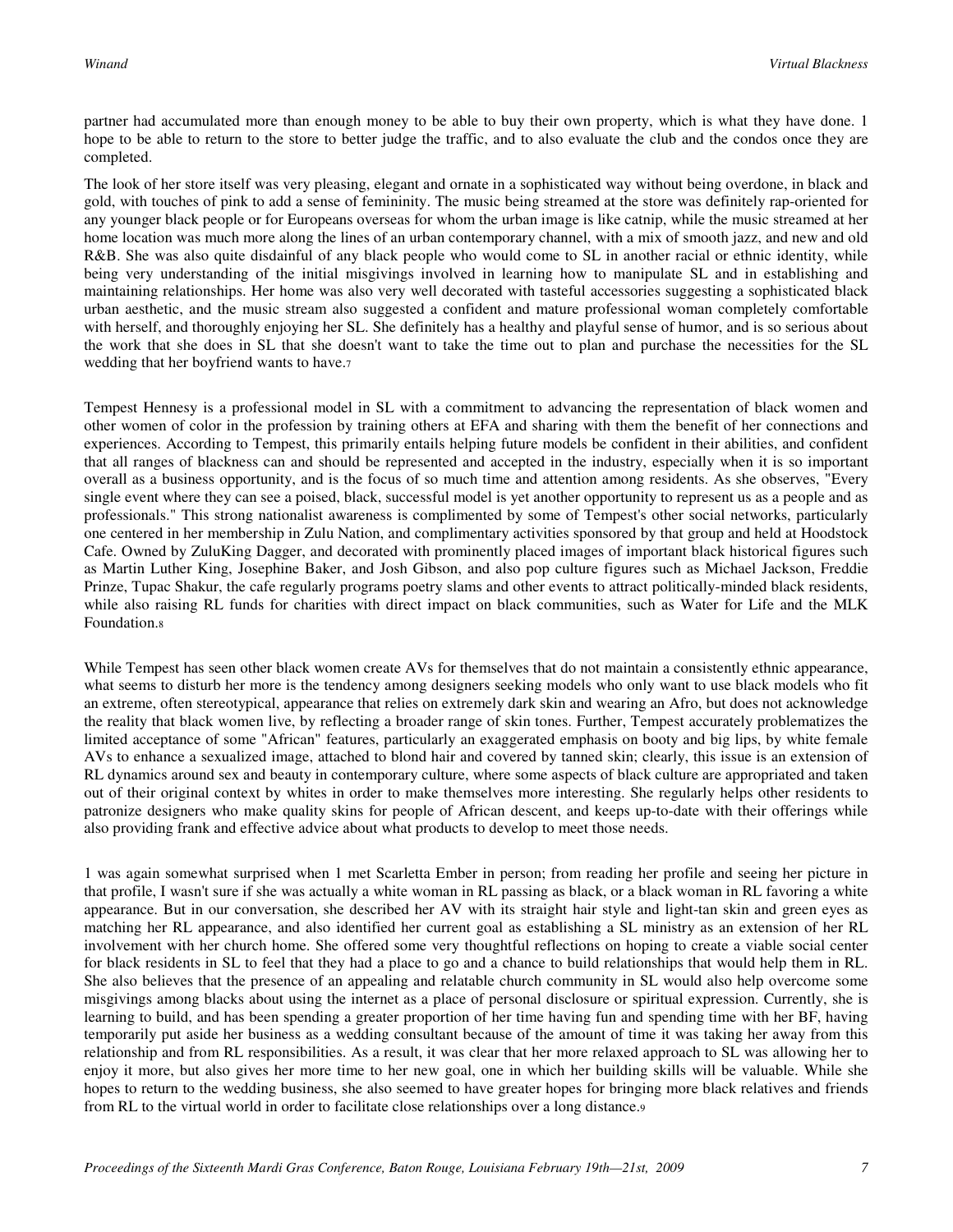Yet participating as a black female in SL is not without tensions or issues related to others' perceptions and expectations, especially when informed and distorted by stereotypes. Though Gaea Nightfire was a relative newcomer to SL when I first met her, she was rather comfortably situated in a well-decorated home (although it was not clear to me whether she bought the land, or rents it, or perhaps shares it with someone who takes care of the expenses), which is much more advanced than where I was at the same point in my in-world history. She is still in the process of establishing group identities, and in fact had joined a support group that day without being able to (or simply declining to) explain the purpose of the group.10

Hers was the first story I heard that clearly made a connection between having a black female avatar and having unpleasant encounters with male avatars immediately expecting sex, and her story of finding a male avatar intruder in another friend's home resonates with my own; it also leads me to question, as many other residents have, the degree to which Linden Labs leaves residents to fend for themselves when difficulties happen or irregularities occur, whether financial or sexual in nature. It seems that given the LL policies, the only thing residents can do is defend themselves by equipping their residential and business spaces with security systems, and learn some quick retorts to text to those who insist on approaching others with rude, crude, tasteless and boring propositions. Given that interaction and conversation are such a big part of what makes SL what it is, it seems that there could be more direct means for handling reports of abusive behavior, especially when such a significant number of avatars seem to be created for the sole purpose of selfishly seeking out sexual encounters that would be considered abusive in RL. I also find it interesting that with the relatively short time she has been in SL, she so far has also come to the conclusion that the few other black avatars she has met are not friendly or easy to become friends with. Yet she also consciously identified herself as "a black hippie," and so without knowing anything about her RL identity and background, I surmise that she is more comfortable socializing with whites. Still, that does not interfere with her willingness and ability to identify as black in SL; in appearance, her skin is of a light sandy brown shade, and her shape emphasizes wide hips and full thighs that reveal a definite comfort with a body image acceptable in black culture. In addition, her apartment was decorated with geometric African patterned baskets and fabrics, and she, like my other interview subjects, is a member of BMW.

One reason I ask the question about experiences with racism is that just as the perceived anonymity of SL allows black female residents the choice to obscure those (potentially) stigmatized identities in, so does the anonymity of SL allow others to identify with white supremacists without risk to their RL reputations. Although Gaea, Scarletta, Tempest and Nia had experienced discrimination in business relationships or in personal interactions, and dealt with those situations on their own terms in ways that did not cause them to give up on their goals, other kinds of conflicts, both subtle and extreme, have been documented on other blogs." In incidents of extreme racist language or threats, it seems feasible that the victims of such incidents might be so upset by them that they would choose not to return to SL; recognizing this, and perhaps having experienced or observed this, many other users see SL as a community that is different from some of the other MMOGs in that there is a shared idea that griefing is not appropriate or acceptable, and that as a virtual world, SL should actively represent and reflect higher ideals of tolerance and equality. "Part of the reason why extremism is given a chance to flourish," Nilsson argues, "is because culture clashes have been festering in the absence of a way for individuals to form transcendent communities— meaning, beyond the scope of the socio-economic, geopolitical and cultural lattice into which each person is born. Virtual worlds provide that opportunity. If I live in New York, Baghdad, Beijing, etc. but also consider myself a resident of a virtual community that contains people from all around the world, then I not only have to adapt to the reality of my existence in the physical world, but to the formation of new civic customs that are not reliant on physical limitations or lingering habits." 12

Even greater tensions seem to exist around differing expectations between men and women in SL about virtual sex. On the one hand, there seems to be a significant part of the population that comes to SL not knowing what to expect from it, or even with no expectation of becoming involved in a romantic relationship, but find themselves involved in an intense emotional and intellectual connection with another resident quickly. While the psychology behind this phenomenon is more complex than a non-specialist can understand, as a layperson I can turn to the work of experts who are studying virtual worlds to help interpret what I have observed. The emotional intensity of relationships in SL seems to derive from the combination of the appearance of the avatar as a beautiful object created by the user, and the conversations that people have while engaging in the typical activities of shopping and socializing. Something about the process of creating the avatar identity as another version of the self seems to make it easier for residents to want to engage in conversations where they reveal things about themselves that they would not share with new acquaintances in RL. Because self-disclosure between individuals contributes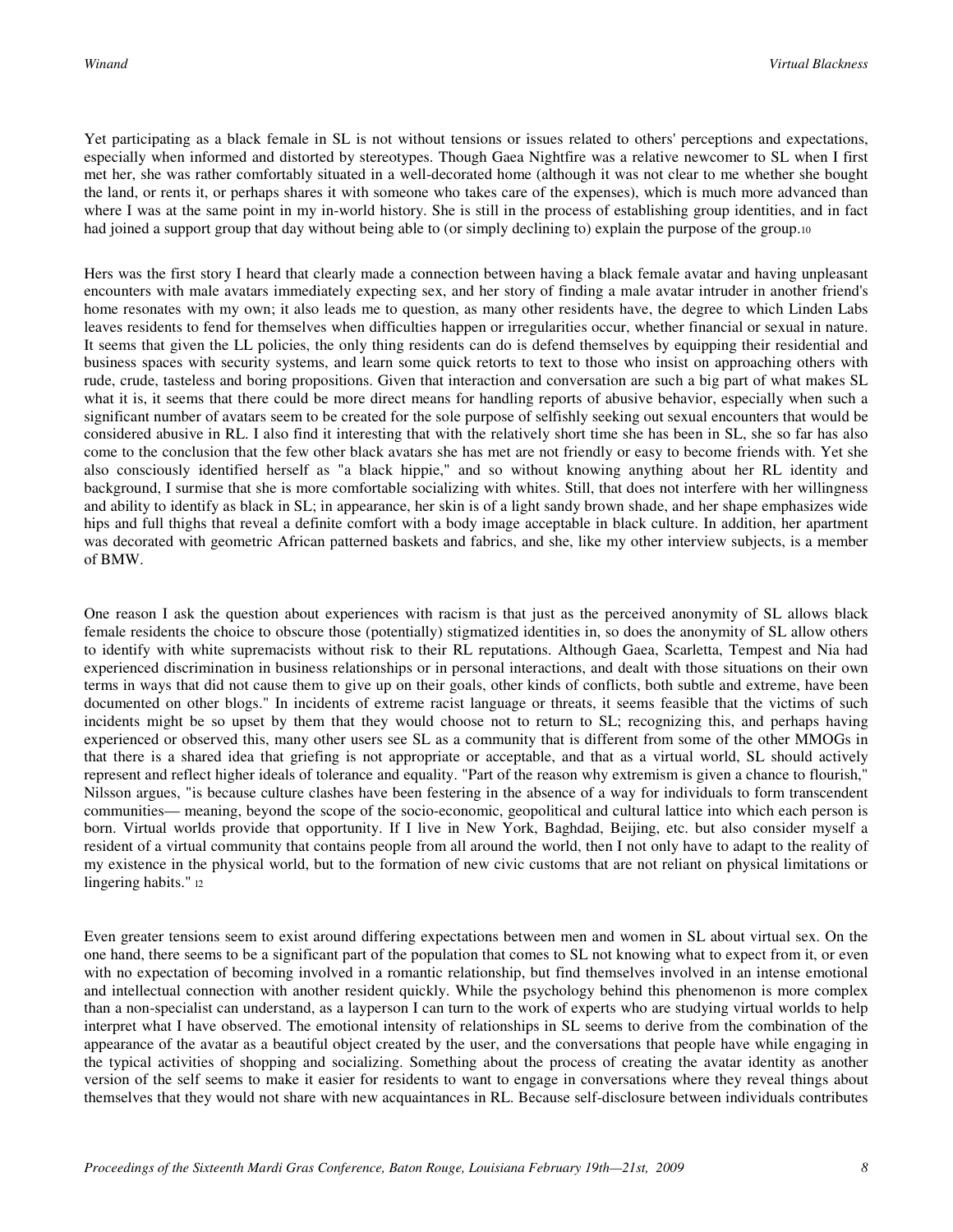to building a sense of intimacy, making self-disclosure easier should facilitate relationship formation. Studies previously done by Bargh showed that people were better able to express their "true" selves (those self-aspects they felt were important to their identity but which they were usually unable to present in public) to their partner over the Internet than when face-toface, and furthermore, that when Internet partners met and liked each other, they tended (more than did the group that met face-to-face initially) to project qualities of their ideal mates onto each other. Both of these phenomena facilitated the building and maintaining of close, intimate, emotional relationships. By contrast, those who violate those expectations of maintaining basic politeness and extending to others some respect by giving them the choice to interact or not, and to also decide the basis of that interaction, do so by abruptly or overtly expecting SLex. The manner of approach also adds to a female avatar's feeling of intimidation or threat, with a sense of her space being invaded.

In her blog, Argent Bury offers a thoughtful *Statement of Principles and Goals* in response to a recent discussion on *Immersionism and Augmentation* that gets at the heart of what brings residents to the SL culture and keeps them participating in it. Her list of about nine rules and descriptions identifies SL as a place where the events that are going on there, and the activities that personalities engage in are her dominant concern—the world itself and the people in it, the ways she interacts with those people in a consistent and coherent identity that exists in the world and behaves in a particular way. Her reflections suggest that as a virtual world, SL has developed a culture of openness that also incorporates some basic standards of conduct that do keep that culture functioning well for most residents. She acknowledges that a big part of the attraction to SL is the freedom from RL constraints, but that more so, that freedom takes the form of creativity, exchanging ideas and having fun. But openness does not mean there are no limits that need to be respected. Bury asserts that fun does not preclude responsible behavior, and that being responsible as an accepted part of the culture of SL makes the world of SL more fun for everyone (something that the griefers of the virtual world don't want to accept, fun is no longer fun, nor is freedom freedom when it impinges on someone else's freedom of movement and choice).<sup>13</sup> Since Bury positions virtual identity as being starkly separate from real-world identity, she accepts the idea that clear boundaries between RL and SL make sense in order to keep both functioning well, and that maintaining those boundaries (between what she refers to as "the atomic world" and the virtual world) requires honesty in both worlds about relationships, grounded in consistent behavior and clear expectations. Although her choice is a complete separation in the sense of not expecting to carry her virtual relationships into the atomic world, she does not rule out for others that there might be some benefits to a construction of identity that blurs the boundaries between the two worlds. For Bury, building relationships is primary: "Because of all the pleasures 1 have found in SL things like building something with others, and being needed, and being useful, and being loved are the most fun of all." While the debate between the augmentationists and the immersionists continues, both sides would probably agree that the connections, collaborations and relationships that are made possible online are no less real and deep and life-changing for being made in the very different space of an online world. While this may be a culture with a different set of artifacts needed to negotiate it, the social tools residents bring to virtual reality can both free us from and yet re-connect us to this physical first world.

I am African American and female in this physical reality, and though 1 don't have to be any of those things in SL, I choose to be. The fact that my profile identifies me as a native New Orleanian gives others something to talk about with me—that they are natives too, or that they have visited there, or that they want to visit, or just that they are curious about what has been happening since Katrina, and talking helps me to make new friends. Through this aspect of my personal identity, my personal and professional interests in New Orleans can come together in both the real and the virtual worlds. With my residence in New Toulouse, a period recreation/role play (RP) of New Orleans, 1900—1920, and my participation in the community forming there, I have a powerful opportunity to continue to explore the questions I have raised in this discussion about constructions of identity and relationships in a virtual world. I was also interviewed by a new SL colleague about my own involvement in New Toulouse (NT) as a professor and as a resident, and considering my answers to those questions helped me to see a fuller role for myself in SL that unites all of my interests.

#### **Conclusion**

As someone who had just added significantly to her social network by contacting a number of black women for interviews, and who had also recently became a member of a role-playing group in this specific location, it occurred to me that the typical Caledonian role-player was certainly not going to come in contact with many black SL residents, and in the dedication to role-playing 19th century Great Britain, was not going to be regularly exposed to aspects of contemporary African American culture, let alone historical ones. This particularly became clear to me from seeing two residents, who were clearly white and female in their profiles, appear in NT wearing black skins over their female forms; they wanted to make NT more